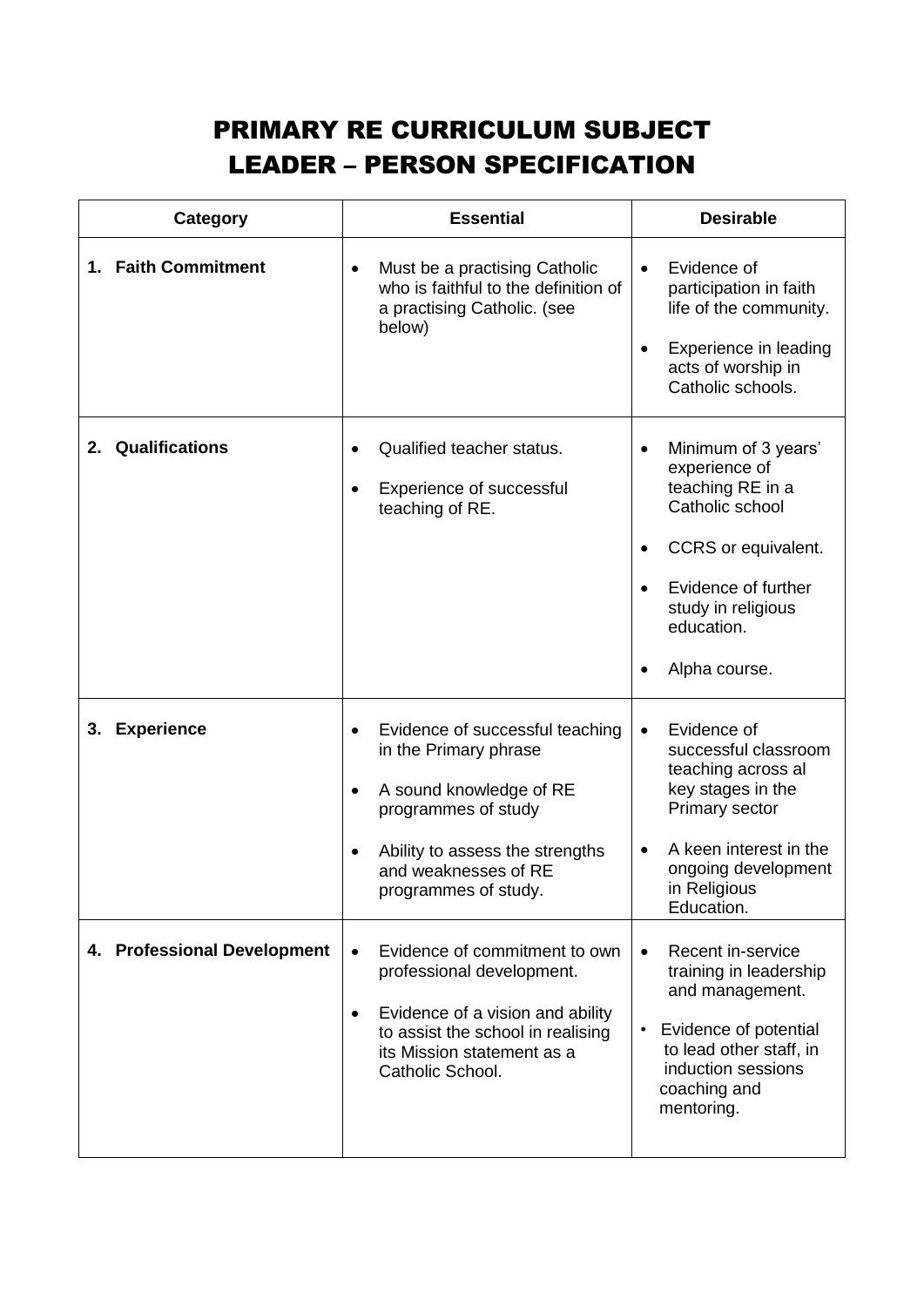|                          |                                                                                                                                                                                                                                                                                                                                                                                                                                                                                                                                                                                                                              | $\bullet$ | Evidence of<br>leading/managing an<br>aspect of curriculum<br>or other school<br>initiative.<br>Ability to demonstrate<br>an impact pupil/staff<br>at dept level or whole<br>school<br>A keen interest in the<br>ongoing development<br>in Religious<br>Education. |
|--------------------------|------------------------------------------------------------------------------------------------------------------------------------------------------------------------------------------------------------------------------------------------------------------------------------------------------------------------------------------------------------------------------------------------------------------------------------------------------------------------------------------------------------------------------------------------------------------------------------------------------------------------------|-----------|--------------------------------------------------------------------------------------------------------------------------------------------------------------------------------------------------------------------------------------------------------------------|
| 5. Strategic Leadership  | Ability to share a vision of RE by<br>demonstrating high quality provision<br>in a Catholic school.<br>Demonstrate the ability to raise<br>٠<br>the profile of RE with all<br>members of the school<br>community.<br>Successful evidence of<br>motivating staff and students.<br>Evidence of leading a curriculum<br>development in RE and the<br>successful outcome.<br>Ability to demonstrate analysis<br>٠<br>of data. Ability to articulate how<br>to monitor and evaluate<br>department development plans.<br>Evidence of managing<br>curriculum changes in RE.<br>Demonstrate understanding of<br>requirements of S48. |           | Knowledge of the role<br>of RE Link Governor<br>in a Catholic school.                                                                                                                                                                                              |
| 6. Teaching and Learning | A secure understanding of the<br>requirement of the curriculum<br><b>Directory for Religious</b><br>Education.<br>Knowledge of experience of a<br>range of successful teaching<br>and learning strategies to meet<br>need of students.                                                                                                                                                                                                                                                                                                                                                                                       | $\bullet$ | Understanding of<br>successful teaching in<br>RE across the Key<br>Stages in the Primary<br>sector.                                                                                                                                                                |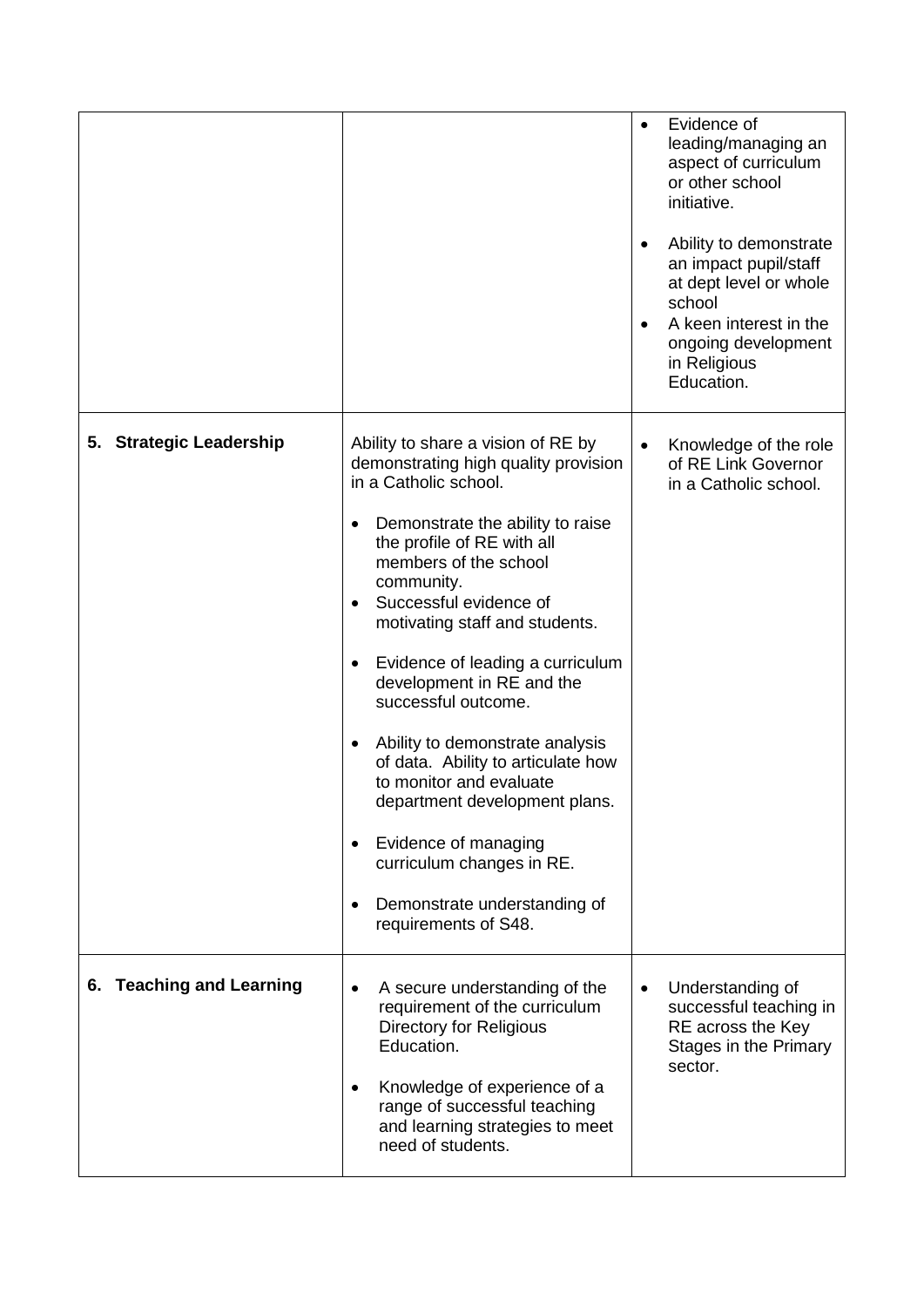|                                                   | A secure understanding of<br>$\bullet$<br>assessment strategies and the<br>use of assessment to inform<br>next stage learning.<br>Experience of effective<br>monitoring and evaluation of<br>teaching and learning.<br>Experience of characteristics of<br>effective learning environments<br>and key elements of successful<br>behaviour and management.    |                                                                                                                             |
|---------------------------------------------------|--------------------------------------------------------------------------------------------------------------------------------------------------------------------------------------------------------------------------------------------------------------------------------------------------------------------------------------------------------------|-----------------------------------------------------------------------------------------------------------------------------|
| <b>Leading and Managing</b><br>7.<br><b>Staff</b> | Experience of working with a<br>$\bullet$<br>team of staff.<br>Evidence of leading curriculum<br>٠<br>events.<br>Demonstrate understanding of<br>the purpose of performance<br>management and professional<br>development.<br>Demonstrate clear expectations<br>of planning delivery and<br>assessment of RE.                                                | Understanding of<br>finance and resource<br>management.                                                                     |
| 8. Accountability                                 | Ability to communicate<br>$\bullet$<br>effectively, orally and in writing<br>to a range of audiences e.g.<br>staff, students, parents and<br>governors.<br>Evidence of self-evaluation and<br>$\bullet$<br>improvement strategies.<br>Ability to give clear information<br>to staff.<br>Secure understanding of<br>strategies for performance<br>management. | Understanding of the<br>criteria of evaluation<br>of Catholic school.<br>Lead sessions to<br>develop knowledge of<br>staff. |
| <b>Skills, Qualities &amp; Abilities</b><br>9.    | High quality teaching skills.<br>$\bullet$<br>Strong commitment to the<br>$\bullet$<br>mission of a Catholic school.<br>Commitment to their own<br>$\bullet$<br>spiritual formation and that of<br>pupils.                                                                                                                                                   |                                                                                                                             |